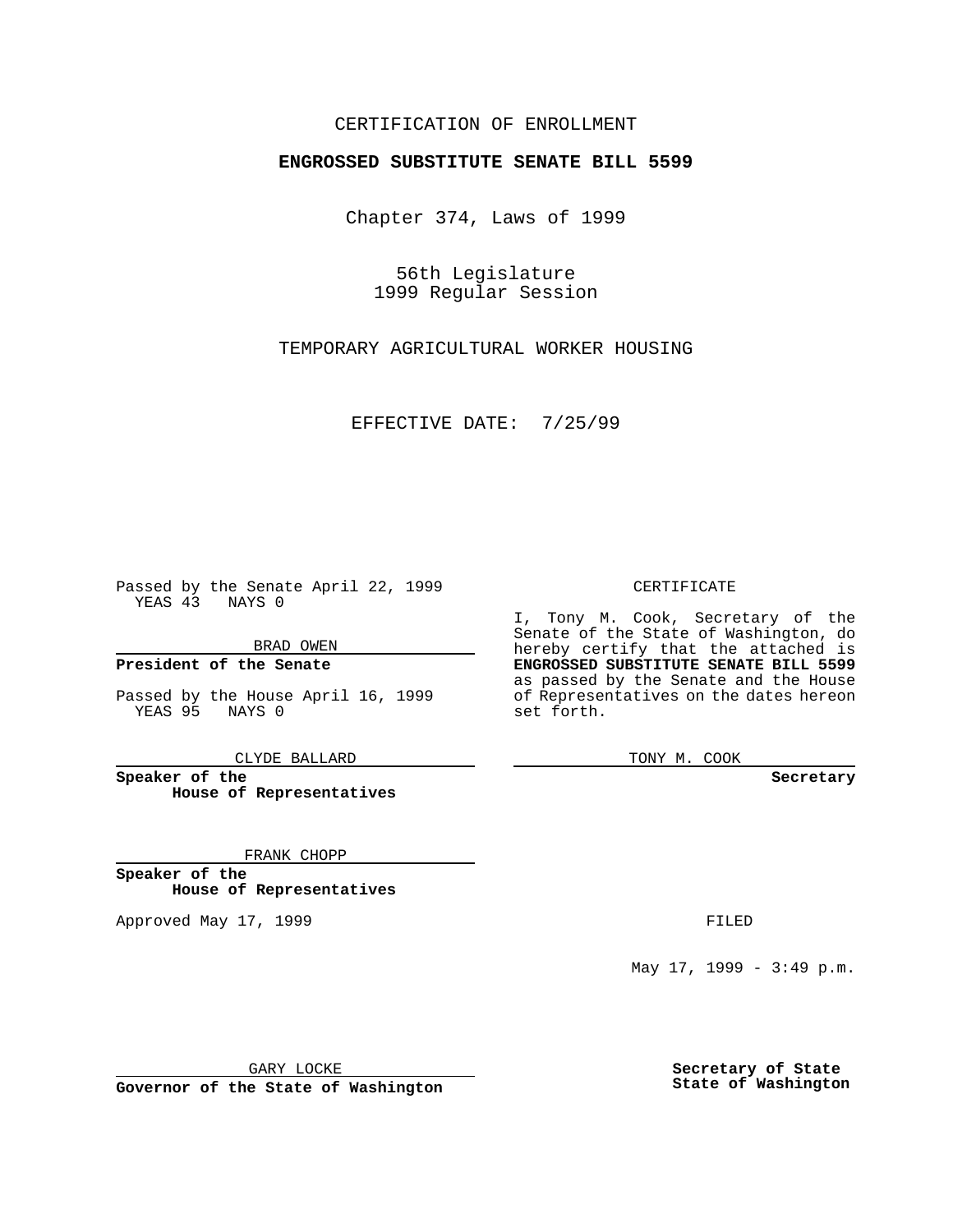## **ENGROSSED SUBSTITUTE SENATE BILL 5599** \_\_\_\_\_\_\_\_\_\_\_\_\_\_\_\_\_\_\_\_\_\_\_\_\_\_\_\_\_\_\_\_\_\_\_\_\_\_\_\_\_\_\_\_\_\_\_

\_\_\_\_\_\_\_\_\_\_\_\_\_\_\_\_\_\_\_\_\_\_\_\_\_\_\_\_\_\_\_\_\_\_\_\_\_\_\_\_\_\_\_\_\_\_\_

#### AS AMENDED BY THE HOUSE

Passed Legislature - 1999 Regular Session

#### **State of Washington 56th Legislature 1999 Regular Session**

**By** Senate Committee on Commerce, Trade, Housing & Financial Institutions (originally sponsored by Senators Prentice, Deccio, Rasmussen, Jacobsen, Hale and Winsley; by request of Governor Locke)

Read first time 02/15/1999.

 AN ACT Relating to agricultural worker protection regulatory duties; amending RCW 70.114A.020, 70.114A.060, 70.114A.081, and 43.70.335; adding new sections to chapter 70.114A RCW; adding new sections to chapter 49.17 RCW; adding a new section to chapter 43.70 RCW; creating a new section; and repealing RCW 43.70.330 and 70.54.110.

BE IT ENACTED BY THE LEGISLATURE OF THE STATE OF WASHINGTON:

 NEW SECTION. **Sec. 1.** A new section is added to chapter 70.114A RCW to read as follows:

 The department and the department of labor and industries shall adopt joint rules for the licensing, operation, and inspection of temporary worker housing, and the enforcement thereof. These rules shall establish standards that are as effective as the standards developed under the Washington industrial safety and health act, chapter 49.17 RCW.

 NEW SECTION. **Sec. 2.** A new section is added to chapter 49.17 RCW to read as follows:

 The department and the department of health shall adopt joint rules for the licensing, operation, and inspection of temporary worker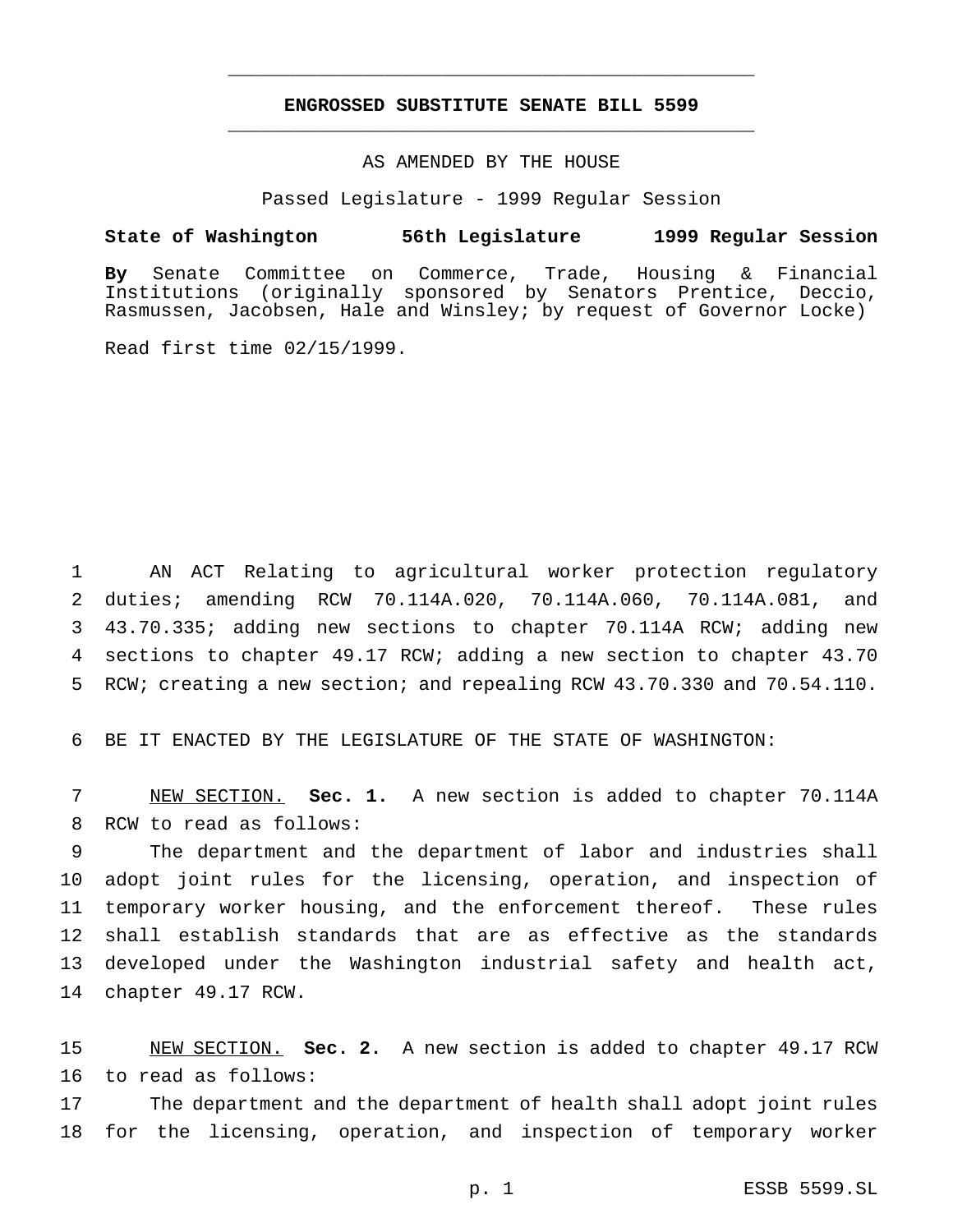housing, and the enforcement thereof. For the purposes of this section "temporary worker housing" has the same meaning as given in RCW 70.114A.020.

 NEW SECTION. **Sec. 3.** A new section is added to chapter 70.114A RCW to read as follows:

 By December 1, 1999, the department and the department of labor and industries shall jointly establish a formal agreement that identifies the roles of each of the two agencies with respect to the enforcement of temporary worker housing operation standards.

 The agreement shall, to the extent feasible, provide for inspection and enforcement actions by a single agency, and shall include measures to avoid multiple citations for the same violation.

 NEW SECTION. **Sec. 4.** A new section is added to chapter 49.17 RCW to read as follows:

 By December 1, 1999, the department and the department of health shall jointly establish a formal agreement that identifies the roles of each of the two agencies with respect to the enforcement of temporary worker housing operation standards.

 The agreement shall, to the extent feasible, provide for inspection and enforcement actions by a single agency, and shall include measures to avoid multiple citations for the same violation.

 For the purposes of this section, "temporary worker housing" has the same meaning as provided in RCW 70.114A.020.

 NEW SECTION. **Sec. 5.** A new section is added to chapter 70.114A RCW to read as follows:

 (1) The department and the department of labor and industries are directed to engage in joint rule making to establish standards for cherry harvest temporary labor camps. These standards may include some variation from standards that are necessary for longer occupancies, provided they are as effective as the standards adopted under the Washington industrial safety and health act, chapter 49.17 RCW. As used in this section "cherry harvest temporary labor camp" means a place where housing and related facilities are provided to agricultural employees by agricultural employers for no more than twenty-one days in any one calendar year. Temporary labor camps licensed under this section may be occupied for more than twenty-one days if the following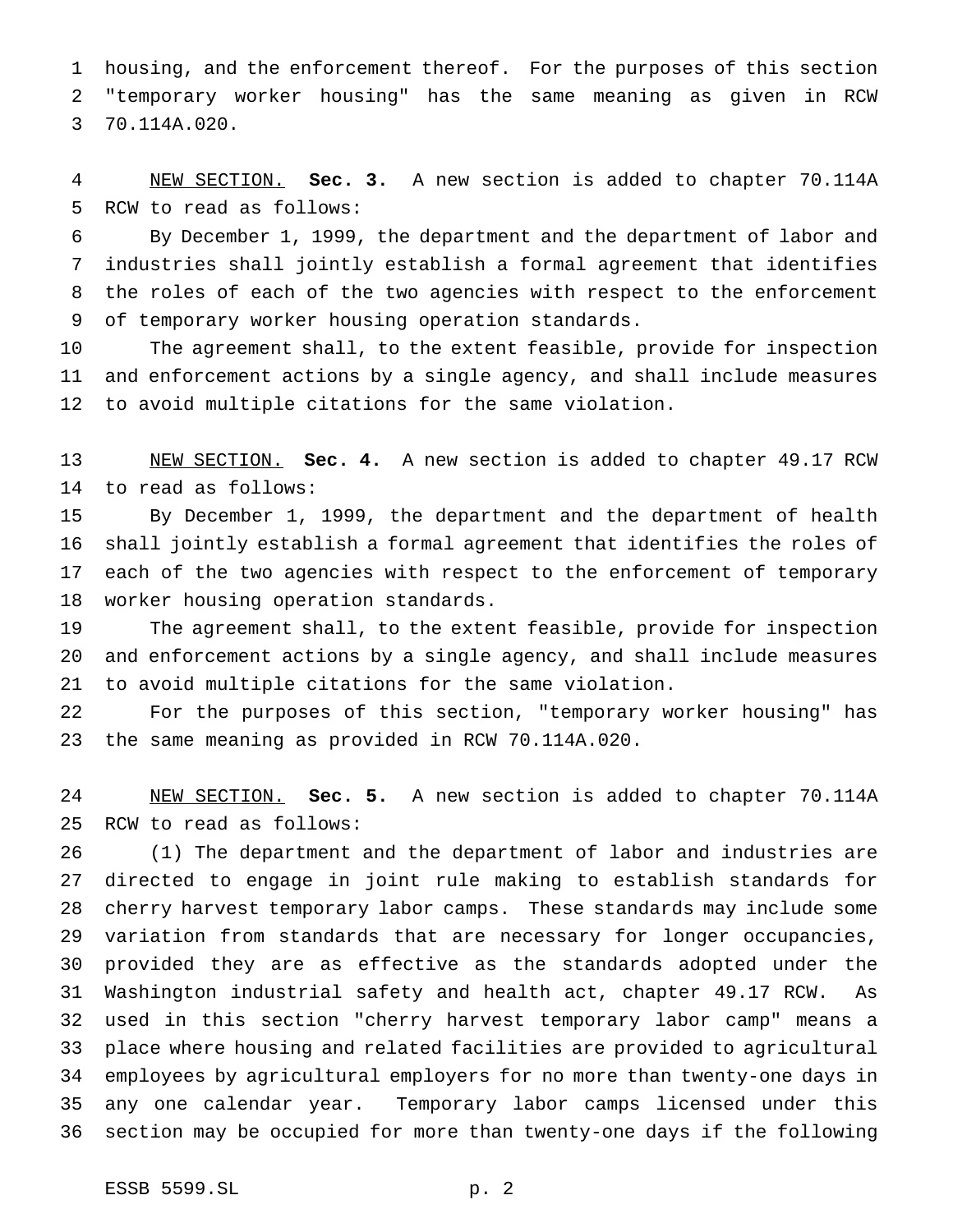conditions are met: (a) The secretary or an authorized representative and the local health jurisdiction determine that the health and safety interests of the worker occupants would be better served by extending the occupancy than closing the camp at the end of the initial twenty- one day period; and (b) the operator requests an extension at least three days prior to the expiration of the initial twenty-one day period. The extended occupancy shall not exceed seven days.

 (2) Facilities licensed under rules adopted under this section may not be used to provide housing for agricultural employees who are nonimmigrant aliens admitted to the United States for agricultural labor or services of a temporary or seasonal nature under section 1101(a)(15)(H)(ii)(a) of the immigration and nationality act (8 U.S.C. 13 Sec.  $1101(a)(15)(H)(ii)(a)$ .

 (3) This section has no application to temporary worker housing constructed in conformance with codes listed in RCW 19.27.031 or 70.114A.081.

 **Sec. 6.** RCW 70.114A.020 and 1995 c 220 s 2 are each amended to read as follows:

The definitions in this section apply throughout this chapter.

 (1) "Agricultural employee" means any person who renders personal 21 services to, or under the direction of, an agricultural employer in 22 connection with the employer's agricultural activity.

 (2) "Agricultural employer" means any person engaged in agricultural activity, including the growing, producing, or harvesting 25 of farm or nursery products, or engaged in the forestation or 26 reforestation of lands, which includes but is not limited to the planting, transplanting, tubing, precommercial thinning, and thinning 28 of trees and seedlings, the clearing, piling, and disposal of brush and 29 slash, the harvest of Christmas trees, and other related activities.

(3) "Department" means the department of health.

 $((+2))$   $(4)$  "Dwelling unit" means a shelter, building, or portion of a building, that may include cooking and eating facilities, that is: (a) Provided and designated by the operator as either a sleeping area, living area, or both, for occupants; and

 (b) Physically separated from other sleeping and common-use areas.  $((+3))$   $(5)$  "Enforcement" and "enforcement actions" include the authority to levy and collect fines.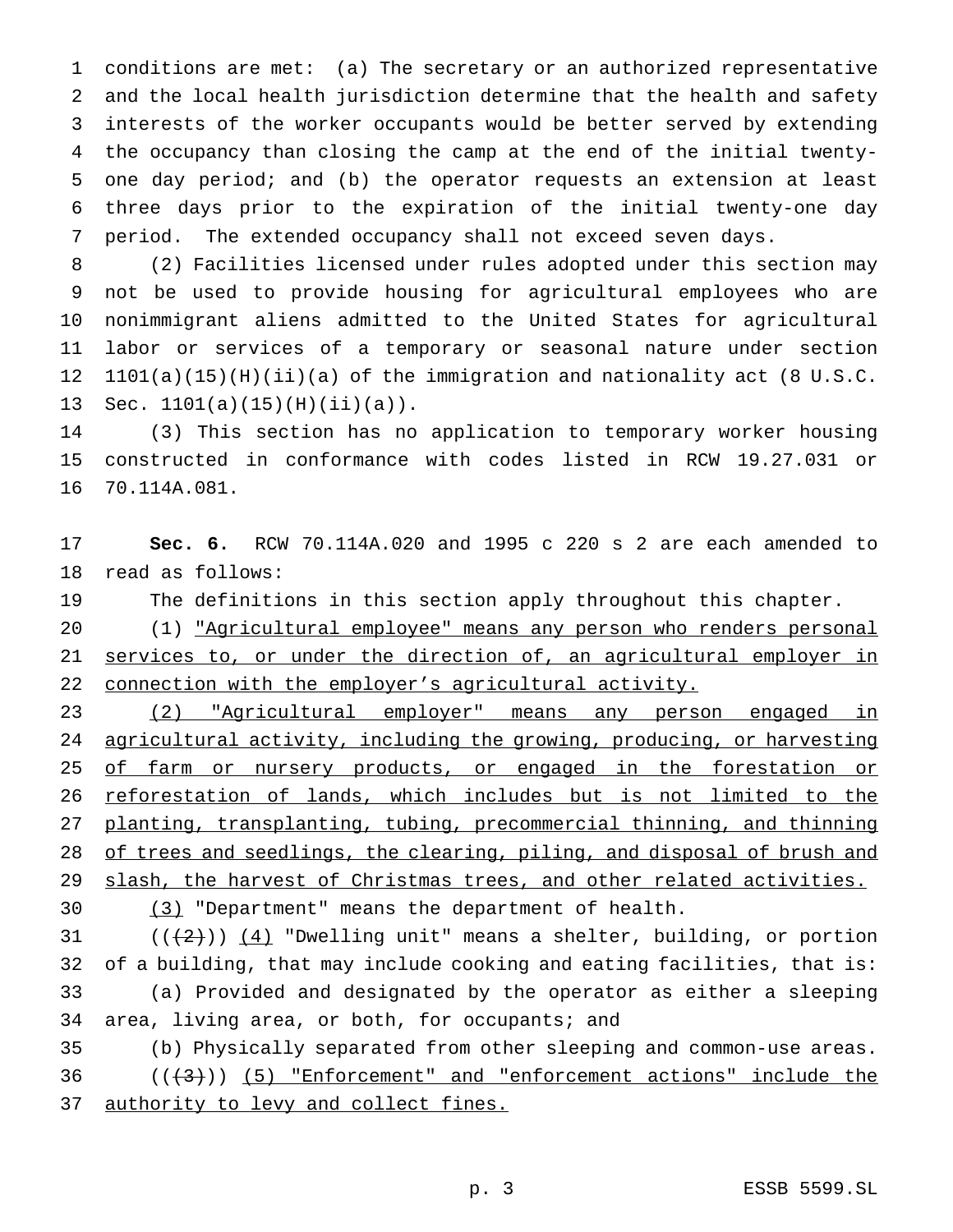(6) "Facility" means a sleeping place, drinking water, toilet, sewage disposal, food handling installation, or other installations required for compliance with this chapter.

4 (( $(4)$ )) (7) "Occupant" means a temporary worker or a person who resides with a temporary worker at the housing site.

 $((+5+))$  (8) "Operator" means a person holding legal title to the land on which temporary worker housing is located. However, if the legal title and the right to possession are in different persons, "operator" means a person having the lawful control or supervision over the temporary worker housing under a lease or other arrangement.

11 (((6)) (9) "Temporary worker" means ((a person)) an agricultural 12 employee employed intermittently and not residing year-round at the same site.

 $((+7))$  (10) "Temporary worker housing" means a place, area, or piece of land where sleeping places or housing sites are provided by an 16 agricultural employer for his or her agricultural employees or by another person, including a temporary worker housing operator, who is providing such accommodations for employees, for temporary, seasonal 19 occupancy((, and includes "labor camps" under RCW 70.54.110)).

 **Sec. 7.** RCW 70.114A.060 and 1995 c 220 s 6 are each amended to read as follows:

 The secretary of the department or authorized representative may inspect housing covered by chapter 220, Laws of 1995, to enforce temporary worker housing rules adopted by the state board of health 25 prior to the effective date of this act or the department, or when the secretary or representative has reasonable cause to believe that a violation of temporary worker housing rules adopted by the state board 28 of health prior to the effective date of this act or the department is occurring or is being maintained. If the buildings or premises are occupied as a residence, a reasonable effort shall be made to obtain permission from the resident. If the premises or building is unoccupied, a reasonable effort shall be made to locate the owner or other person having charge or control of the building or premises and request entry. If consent for entry is not obtained, for whatever reason, the secretary or representative shall have recourse to every remedy provided by law to secure entry.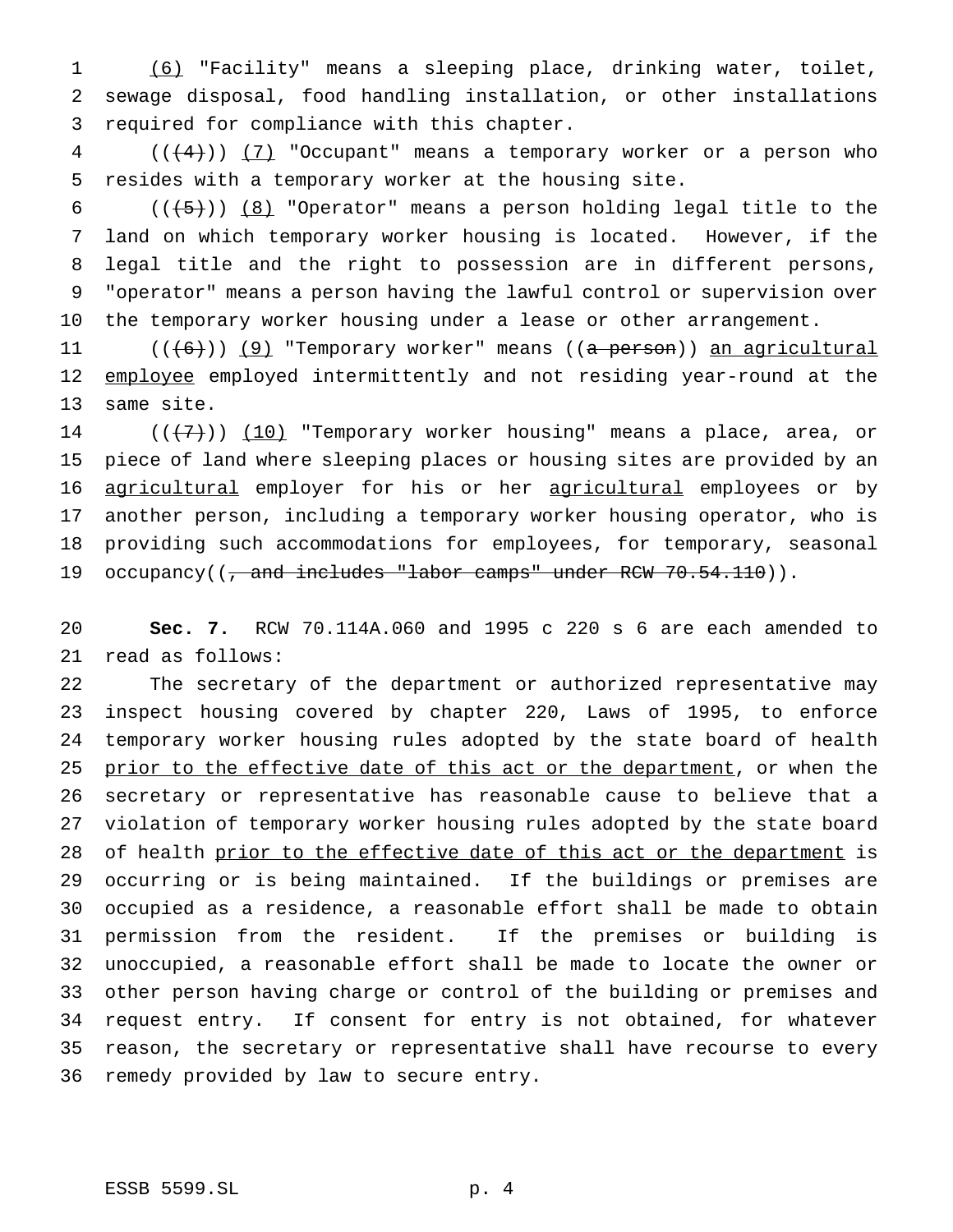**Sec. 8.** RCW 70.114A.081 and 1998 c 37 s 2 are each amended to read as follows:

 (1) The department shall adopt by rule a temporary worker building code in conformance with the temporary worker housing standards developed under the Washington industrial safety and health act, 6 chapter 49.17 RCW, ((the rules adopted by the state board of health 7 under RCW 70.54.110,) and the following guidelines:

 (a) The temporary worker building code shall provide construction standards for shelter and associated facilities that are safe, secure, and capable of withstanding the stresses and loads associated with their designated use, and to which they are likely to be subjected by the elements;

 (b) The temporary worker building code shall permit and facilitate designs and formats that allow for maximum affordability, consistent with the provision of decent, safe, and sanitary housing;

 (c) In developing the temporary worker building code the department of health shall consider:

 (i) The need for dormitory type housing for groups of unrelated individuals; and

(ii) The need for housing to accommodate families;

 (d) The temporary worker building code shall incorporate the opportunity for the use of construction alternatives and the use of new technologies that meet the performance standards required by law;

 (e) The temporary worker building code shall include standards for heating and insulation appropriate to the type of structure and length 26 and season of occupancy;

 (f) The temporary worker building code shall include standards for temporary worker housing that are to be used only during periods when no auxiliary heat is required; and

 (g) The temporary worker building code shall provide that persons operating temporary worker housing consisting of four or fewer dwelling units or combinations of dwelling units, dormitories, or spaces that house nine or fewer occupants may elect to comply with the provisions of the temporary worker building code, and that unless the election is made, such housing is subject to the codes adopted under RCW 19.27.031.

 (2) In adopting the temporary worker building code, the department shall make exceptions to the codes listed in RCW 19.27.031 and chapter 19.27A RCW, in keeping with the guidelines set forth in this section. The initial temporary worker building code adopted by the department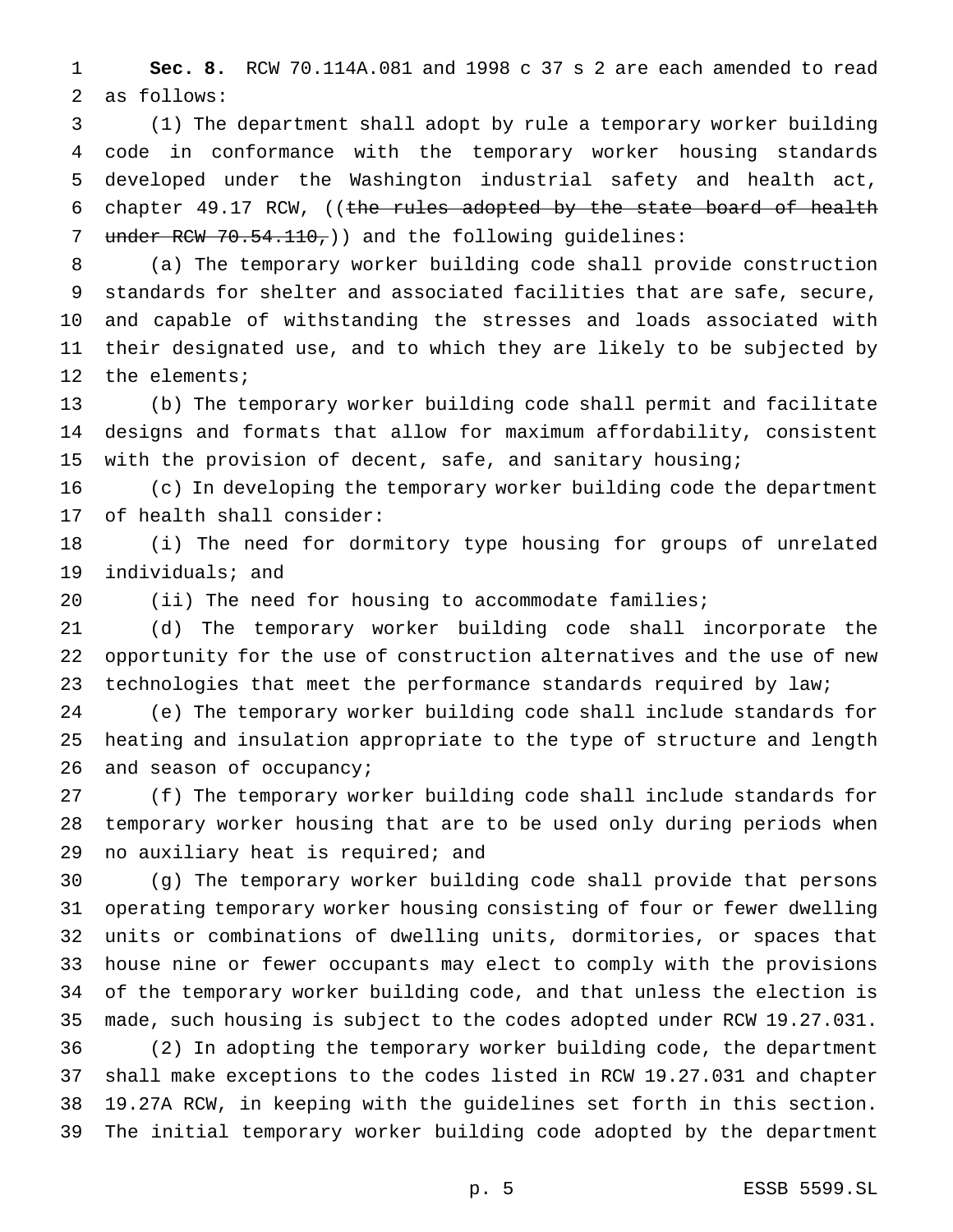shall be substantially equivalent with the temporary worker building code developed by the state building code council as directed by section 8, chapter 220, Laws of 1995.

 (3) The temporary worker building code authorized and required by this section shall be enforced by the department.

 The department shall have the authority to allow minor variations from the temporary worker building code that do not compromise the health or safety of workers. Procedures for requesting variations and guidelines for granting such requests shall be included in the rules adopted under this section.

 NEW SECTION. **Sec. 9.** A new section is added to chapter 43.70 RCW to read as follows:

 For the purposes of RCW 43.70.335, 43.70.337, and 43.70.340, "temporary worker housing" has the same meaning as provided in RCW 70.114A.020.

 **Sec. 10.** RCW 43.70.335 and 1998 c 37 s 5 are each amended to read as follows:

 (1) Any person providing temporary worker housing consisting of five or more dwelling units, or any combination of dwelling units, dormitories, or spaces that house ten or more occupants, or any person providing temporary worker housing who makes the election to comply with the temporary worker building code under RCW 70.114A.081(1)(g), shall secure an annual operating license prior to occupancy and shall pay a fee according to RCW 43.70.340. The license shall be conspicuously displayed on site.

 (2) Licenses issued under this chapter may be suspended or revoked upon the failure or refusal of the person providing temporary worker 28 housing to comply with ((the provisions of RCW 70.54.110, or of any)) 29 rules adopted under this section or chapter 70.114A RCM by the department. All such proceedings shall be governed by the provisions of chapter 34.05 RCW.

 (3) The department may assess a civil fine in accordance with RCW 43.70.095 for failure or refusal to obtain a license prior to occupancy of temporary worker housing. The department may refund all or part of the civil fine collected once the operator obtains a valid operating license.